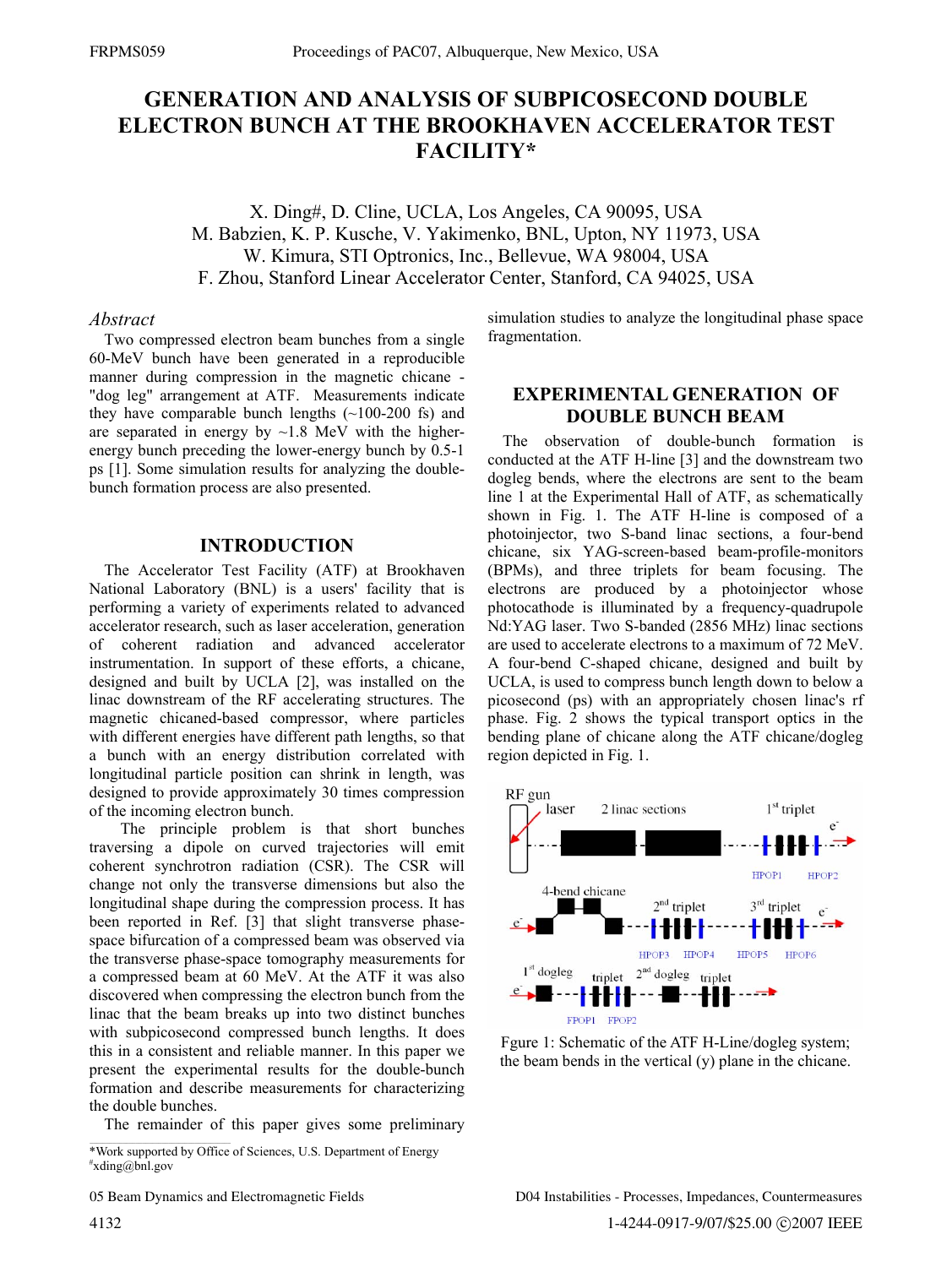

Figure 2: Transport optics in the chicane/dogleg region.

 Figure 3 shows energy spectrums of the e-beam at different positions. Figure 3(a) is just before the chicane. The e-beam is a single bunch with an energy width of  $\sim$ 4% FWHM. Figure 3(b) is at the high-energy slit located downstream of the chicane. It shows two distinct beams with, in this particular case, most of the charge in the lower-energy bunch (energy dispersion increases to the left in the images). Figure  $3(c)$  is at the spectrometer at the end of the beamline. The two bunches are separated by approximately 1.8 MeV [see Fig. 4(a)].



Figure 3: Raw energy spectrums of double-bunch ebeam. Energy dispersion increases to the left. (a) Before the chicane and without compression. Energy spread is  $\sim$ 4% FWHM. (b) At the high-energy slit located downstream of the chicane. (c) At the spectrometer at the end of the beamline.



Figure 4: Energy spectrums of double-bunch e-beam. (a) Typical single shot spectrum for the case when both bunches have comparable charge. (b) Three spectrums taken many minutes apart demonstrating stability of the double-bunch formation process.

 Figure 4 shows energy spectrums of the doublebunch beam. Figure  $4(a)$  is a single shot showing the two bunches separated in energy by 1.8 MeV. Figure 4(b) is

05 Beam Dynamics and Electromagnetic Fields

an overlay of three shots taken many minutes apart. The good reproducibility of the spectrums indicates the energy distribution and positions are very stable.

A coherent transition radiation (CTR) interferometer was used to obtain an autocorrelation of the CTR single. Analysis of this autocorrelation signal yields information about the e-beam bunch characteristics [4]. Figure 5 shows an example of the autocorrelation data and the curve fits derived from the autocorrelation integrals for the double-bunches. There are five free parameters in the autocorrelation integral. Using CTR and beam position monitor (BPM) data for each bunch of the double bunches permits reducing the number of free parameters to two, i.e., the time delay between the two bunches and the cutoff frequency. For the curve fit shown in Fig. 5, we find the time delay between the bunches is 500 fs and the cutoff frequency is 1.8 THz.



Figure 5: Example of raw data from CTR interferometer (circles) and the curve fits to the data (solid line) calculated from the autocorrelation integral.

# **SIMULATION AND ANALYSIS OF DOUBLE BUNCH GENERATION**

 Coherent synchrotron radiation is expected to play an important role in the fragmentation of longitudinal phase space. For example, similar features of this longitudinal phase space fragmentation have been observed at the TESLA test facility [5]. It has been self-consistently simulated with the code TraFiC4 [6] and explained by strong enhancement of CSR effects due to the locally peaked (non Gaussian) density distribution created during compression process because of RF non-linearity. In this section we report our preliminary simulation results by using some CSR tracking codes (e.g. Elegant [7] and CSRTrack [8]) for the analysis of the double-bunch formation. The code Elegant calculates the CSR fields with the 1D projected method. The code CSRTrack tracks 3D sub-bunches through a beam line consisting only of drifts and horizontal bending magnets. The field calculation can be either the 1D projected method, the 2D Green's function method or the 3D convolution method.